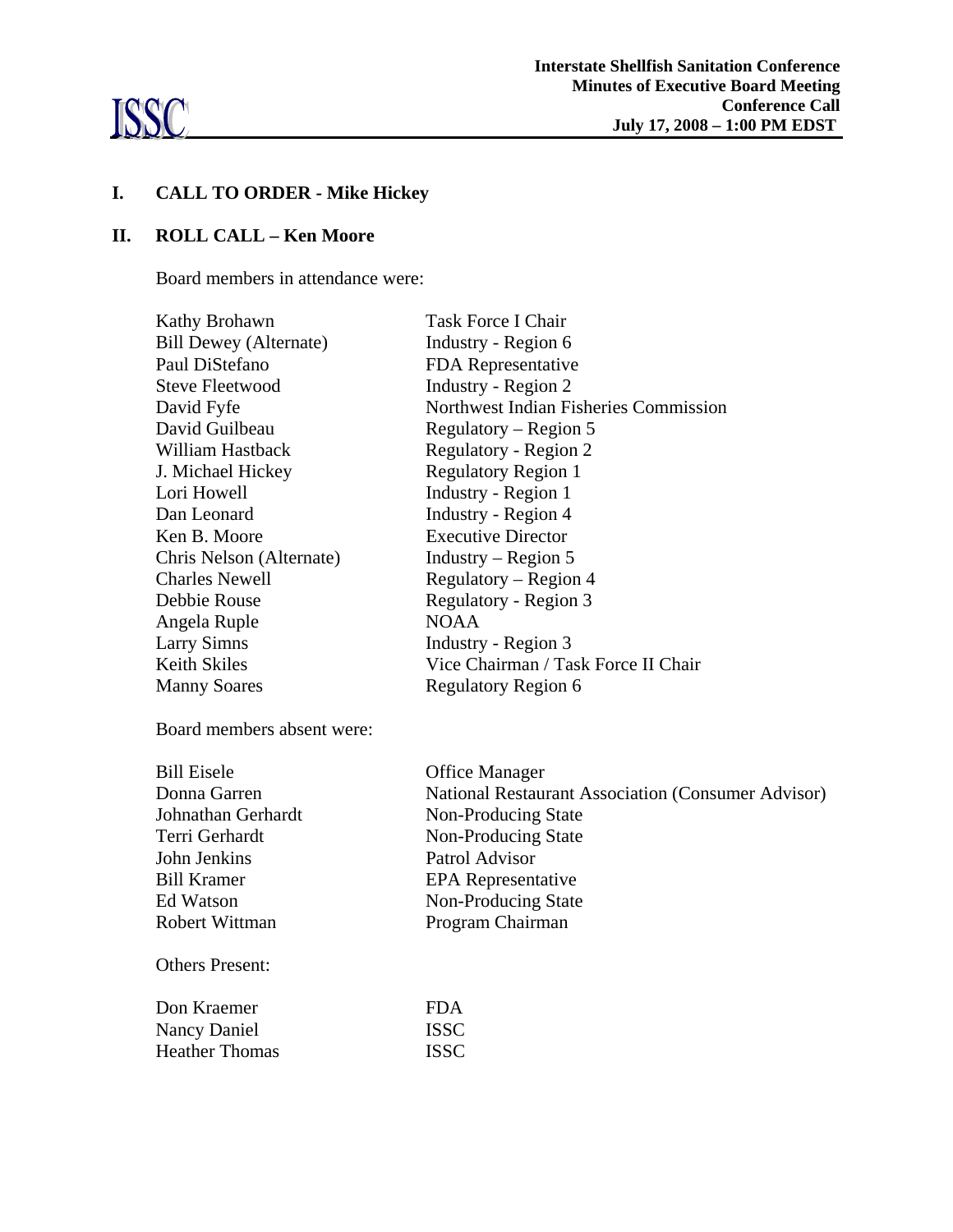#### **III. APPROVAL OF AGENDA – Mike Hickey**

A motion was made by Lori Howell to adopt the agenda as proposed. The motion was seconded by Bill Hastback and carried with a voice vote by the Board.

#### **IV. AGENDA ITEMS FOR DISCUSSION**

#### **A. FDA Correspondence of July 8, 2008, Regarding "For Cooking Only" Labeling**

Board members had previously been furnished a copy of the referenced letter and the *Vp* Control Plan. Mike Hickey recognized Don Kraemer of FDA.

Don Kraemer:

- Provided information to the Board on the background that led to the writing of this letter.
- FDA recognizes that this is a very difficult situation and did not want to back track from support for a proposal that FDA had already given support to.
- FDA held discussions, internal options, brainstorming on how to deal with situation. Could not come up with any other approaches than letter.
- FDA is open to other possibilities in ways to deal with the problems.
- Apologized for the difficulties this will create. Understands industry and states have already taken steps to comply with the proposal as written.
- Understands States have gone to great extent to get regulations in place and regrets FDA felt they had to write the letter.
- Addressed Al Sunseri's letter to the Board and elaborated on Al's position that "For Cooking Only" is inconsistent with a variety of agency policy, which is a key issue in FDA consideration of ISSC action.
- FDA should have been clearer in their letter that it is not a policy problem for cooking only labels to be on products (eggs) where the consumer expects they are going to be cooked.
- FDA's policy on eggs is that all eggs should be cooked. This is not FDA's policy on molluscan shellfish.
- FDA has concern that even though the product (oysters) would be marketed with the assumption by consumers, because of FDA/ISSC advice, that it is okay to eat this product raw now they are seeing a product that has a label on it that says they should be cooking it.
- FDA feels they have passed on this hazard to the consumer which is inconsistent with the seafood HACCP regulations which requires hazards to be controlled by the processor. As it turns out there is not a mechanism in most states to enforce the cooking instructions through the Food Code.
- FDA researched and did not find anything in Food Code on how to implement this.
- No provision in Food Code that a state sanitarian could cite a retailer or restaurant if this product was served raw despite the fact that it had cooking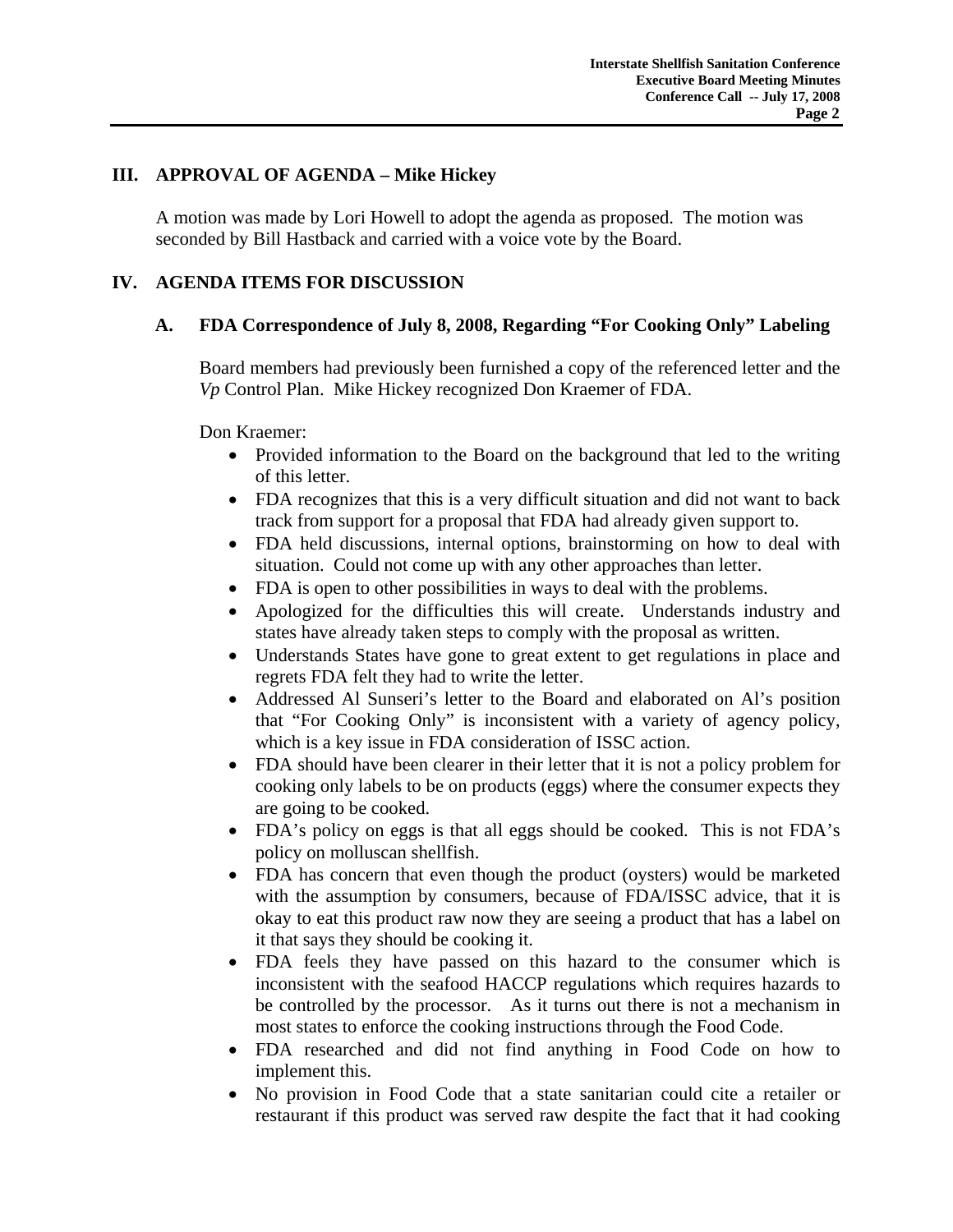instructions on the package which means FDA has severely weakened control strategy.

- FDA's intent is to have further discussions with the Conference on Food Protection Executive Board to (1) inform them of the issue; and (2) try to come up with mechanism for implementation at least short term and get the word on to retailers on what they might do for the next year when seeing these labels. Will encourage retailer to voluntarily adhere to label, to not buy the product if not intending to cook it, etc. but FDA will not be able to cite a Food Code provision
- "For Cooking Only" labeling sends mixed message compared to FDA's and ISSC's shellfish policy statements that are setting out a policy where the product is safe for raw consumption recognizing that it is a raw product and there isn't a zero risk.
- FDA also recognizes the goal of the program is to provide product that is safe for raw consumption but here we are saying there is a piece of this product that maybe isn't safe for raw consumption and that is why we are putting cooking instructions on it. FDA finds that to be somewhat contradictory.

Ken Moore:

- Reviewed Procedure X (Procedures for Handling ISSC Summary of Actions) of the ISSC Constitution, Bylaws, and Procedures.
- What was adopted in Proposal 07-202 is now a part of the NSSP.
- FDA, in the referenced letter, suggested that this be changed and the only way the NSSP can be changed is through a proposal submission.
- Suggested referring matter to VMC for full discussion with a recommendation at the scheduled September meetings.

After discussion, a motion was made by Dan Leonard and seconded by Paul DiStefano, that the Board will take no action relative to changing the requirements of the NSSP as suggested by FDA's letter of July 8, 2008, but to refer FDA's concerns to the Vibrio Management Committee and the Vibrio Management Committee will develop recommendations for discussion at the Board's scheduled meeting on September 11, 2008, in Memphis, Tennessee.

Following further discussion, the motion carried with a voice vote by the Board.

Information relating to this matter has been retained in these files and is identified as Exhibit 1.

## **B. States' Deadline for Submitting** *Vv* **Management Plans**

 Ken reminded the Board that at its last meeting, they had approved a recommendation from the Vibrio Management Committee that States provide their *Vv* Management Plans for review by the VMC no later than August 15, 2008. The Gulf Oyster Industry Council (GOIC) recommended and has provided funding for workshops to be held in Florida, Louisiana, and Texas so FDA can share some of